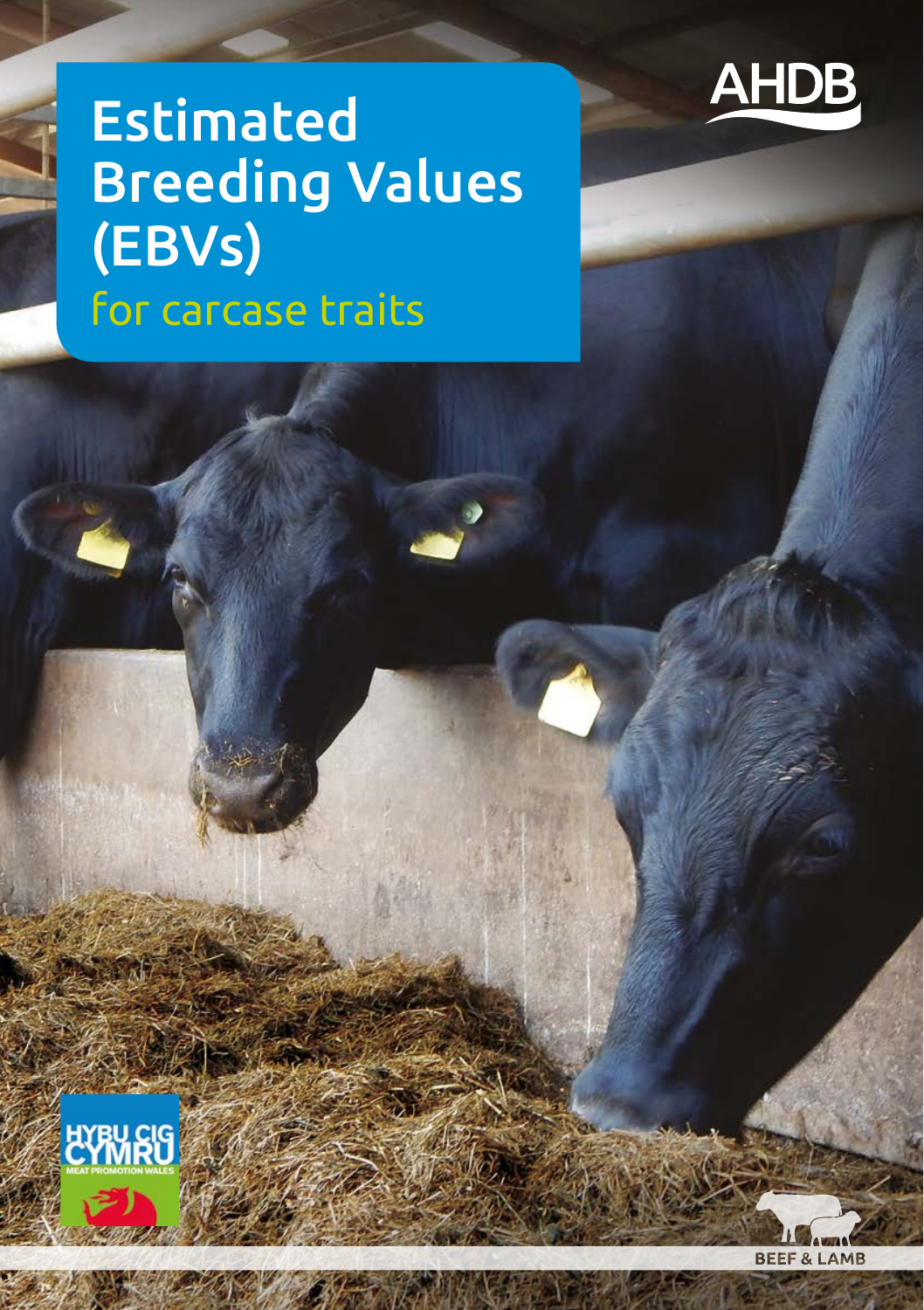# *What is the Carcase Traits project?*

The AHDB and HCC-funded Beef Carcase Traits project uses data derived from the British Cattle Movement Service (BCMS), abattoirs and breed societies to produce EBVs for traits of economic importance to commercial beef producers.

Since 2018, carcase trait EBVs have been produced on a quarterly basis by SRUC/EGENES from a dataset of over seven million carcase records.

#### Days to slaughter

**Definition:** EBV predicting days to slaughter at a given weight and fat class.

#### Average daily carcase gain (ADCG)

**Definition:** EBV predicting lifetime daily carcase gain.

#### **Units:** Days

**Units:** Kilogrammes/day



#### Carcase weight

**Definition:** EBV predicting carcase weight at a given slaughter age.

**Units:** Kilogrammes (kg)

#### Carcase conformation

**Definition:** EBV predicting carcase conformation at a given slaughter age, using records of carcase conformation based on the EUROP arid. **Units:** Values derived from conformation scores

#### Fat class

**Definition:** EBV predicting carcase fat class at a given slaughter age, using values based on the EUROP classification system, where 1 is leanest and 5H is fattest. **Units:** Values derived from fat class scores

Figure 1. The Carcase Traits website shows EBVs as horizontal orange bars. Bars to the right of centre indicate less days to slaughter, heavier carcases, superior conformation, fatter carcases and greater carcase growth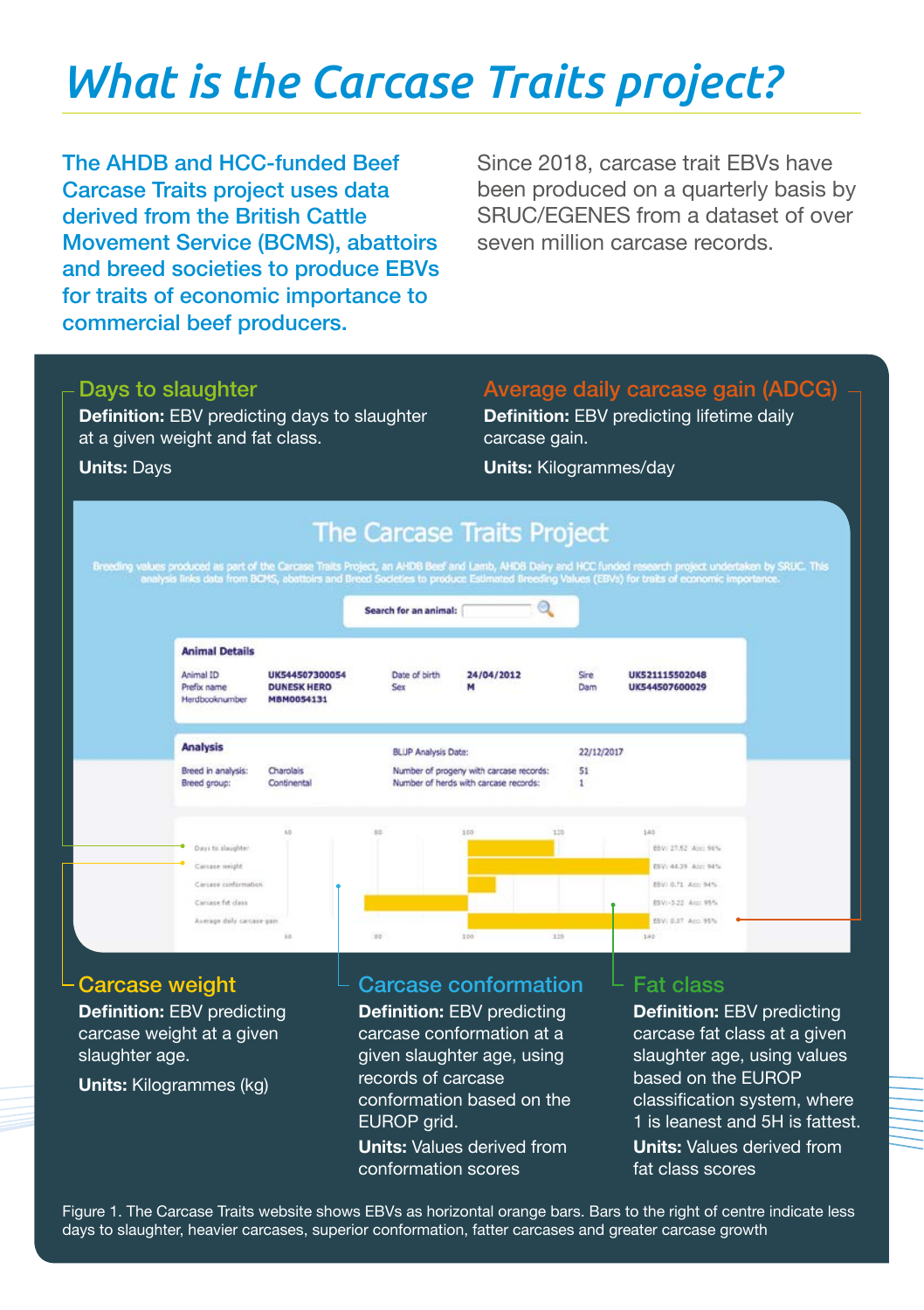## *Your questions answered . . .*

### I currently get EBVs for traits such as 400-day weight and eye muscle area from the breed society, which EBVs should I use?

Ideally, both sets if they have reasonable accuracy values. The existing EBVs are important tools for bull selection; the new traits provide an additional level of insight for those traits on which producers are paid.

### How does this analysis take into account differences between farms?

In the same way as current pedigree breeding evaluations. Individuals reared together on the same farm at the same time are grouped into what we call contemporary groups. Genetic linkage between these groups is then used to compare their relative genetic merit.

#### Will selecting bulls with high 400-day weight EBVs reduce days to slaughter or increase carcase weight?

This research shows it will tend to influence both. However, the relationship with days to slaughter isn't strong, as this is also influenced by fatness/finish. The new days to slaughter EBV will enhance selection for this trait.

### What does "average" represent on the charts?

Native and continental breeds each get EBVs where a value of 0 is the average genetic merit of either native or continental-bred cattle that were born in 2010.

#### Can I compare EBVs between breeds?

The aim of this work is to advance within-breed selection. Cattle of the same breed type (continental or native) do have EBVs expressed relative to the same genetic base, so comparison within breed type is possible.

### Can I get EBVs for commercial cattle?

Yes, if their progeny have slaughter records and a known sire.

#### How can I increase the accuracy of my EBVs?

- 1. Always put sire details (UK ministry number) on the passport
- 2. If you are selling bulls, ask your clients to put sire details on the progeny's passport.

**Estimated breeding values are now available for days to slaughter, carcase weight, conformation, fat class, and average daily carcase gain**